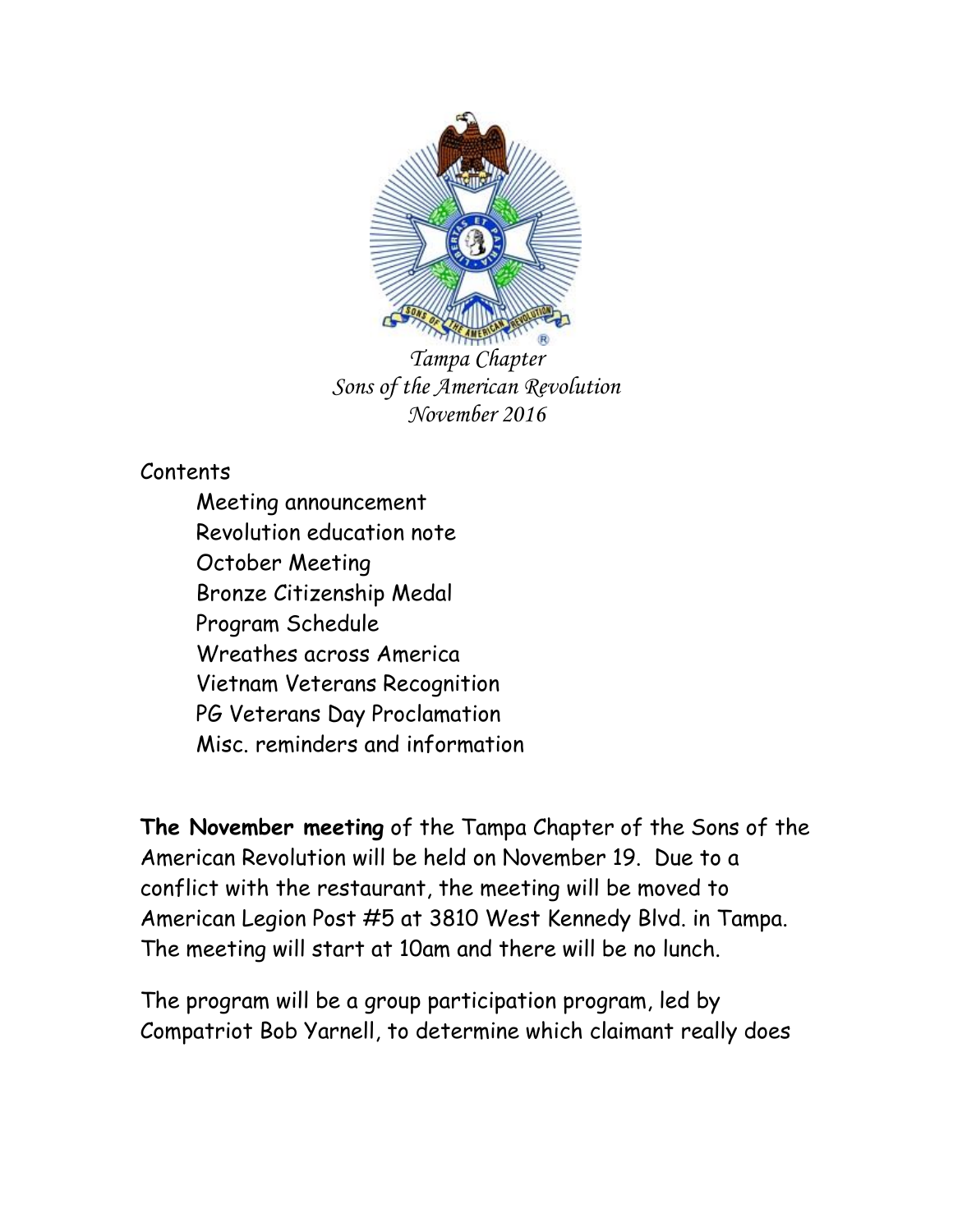deserve recognition for having the first Thanksgiving. (yes, I'll be there)

#### **Revolution Note:**

John Dickinson Part 2

Last month we looked at the John Dickinson's early life and his view of the Declaration of Independence. This month we follow him through the writing of the Articles of Confederation and the Constitution.



As the war for independence continued, the continental congress began the process of putting together a government for the new nation. John Dickinson was given the task of writing it and he presented to the Congress the initial draft of what would become the Articles of Confederation. Due to petty jealousies among the states and lack of foresight, his draft was weakened before it finally passed\*. Thus we come to the second big WHAT IF, of Dickinson's life. Had his initial draft been approved without the drastic changes, the Philadelphia convention that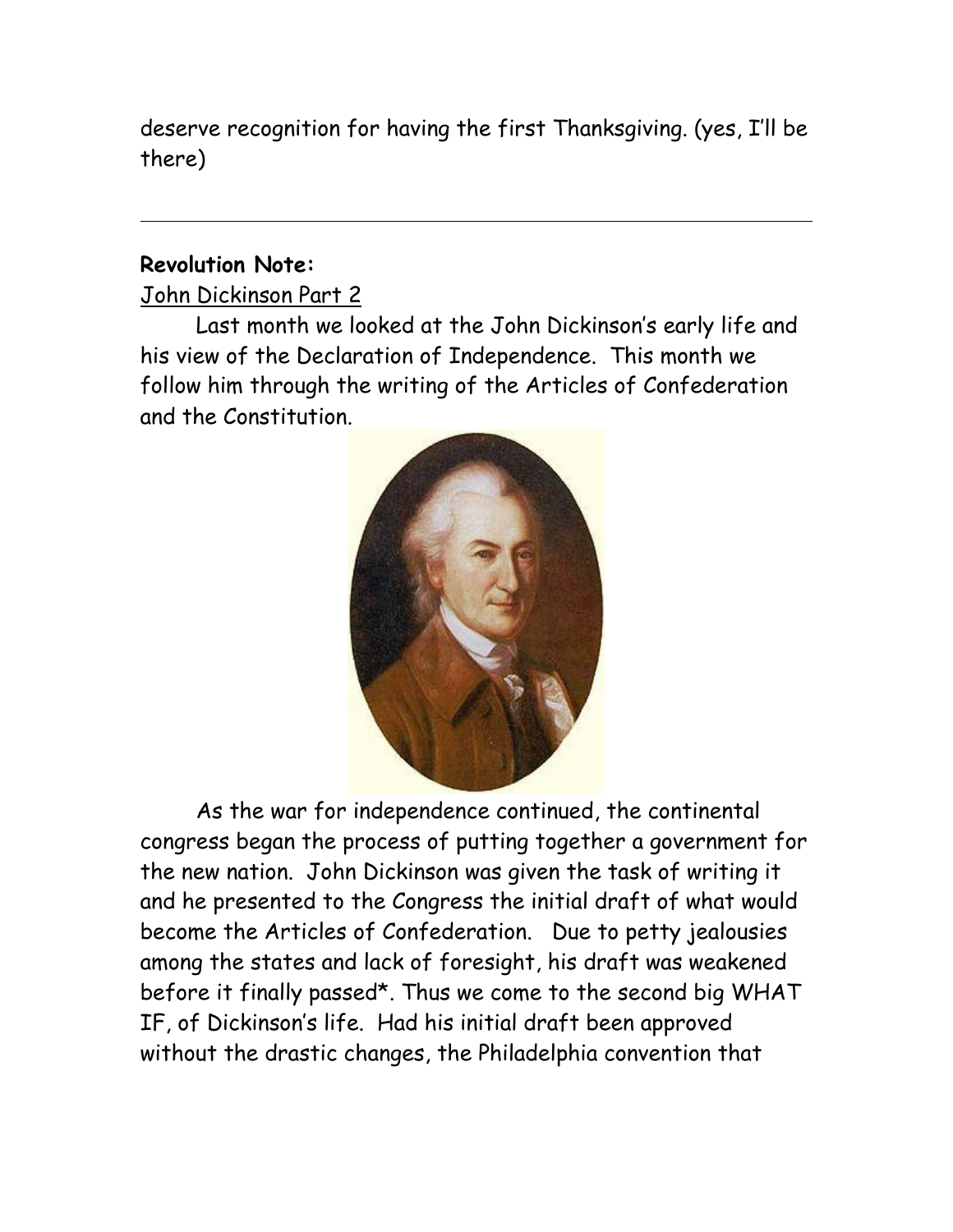convened 9 years later might not have been necessary and we might still be governed by the Articles.

But, the government under the articles did prove inadequate\*\* and a new convention to revise the Articles was convened in 1787. Dickinson attended as a delegate from Delaware and was instrumental (along with delegates from Connecticut and the Carolina's) in bringing about changes in Madison's original proposals. In particular, it was Dickinson who first pushed through some initial votes that would lead to equal representation in the Senate for the small states. In June Dickinson pushed through a vote that the Senate would be elected/appointed by the state legislatures. While it did not include equal representation in the senate, it was the first step toward what would be the key to the great compromise usually credited to either Roger Sherman or Ben Franklin.

When the convention neared dead lock at the end of July, Dickenson reworked some of his proposals from the Articles hoping they might break the deadlock on issues of representation and what powers to give the new government. Unfortunately these were never presented to the convention. Dickinson was a frail man and the convention weakened him to such a degree that he had to absent himself for several weeks and was, for all intents, a non-factor the rest of the summer.

In the movie A More Perfect Union about the constitutional convention, which I should add is very well done, Dickinson is portrayed as being obstructionist since he opposed Madison's original plan. While the movie does show him in favor of the compromises at the end, it does not give him credit for helping them along.

He did approve and support the Constitution and wrote a series of letters, under the name of Flabius, in support of it. In them he emphasized that the Constitution was the product of history and experience, not theory, thus harkening back to his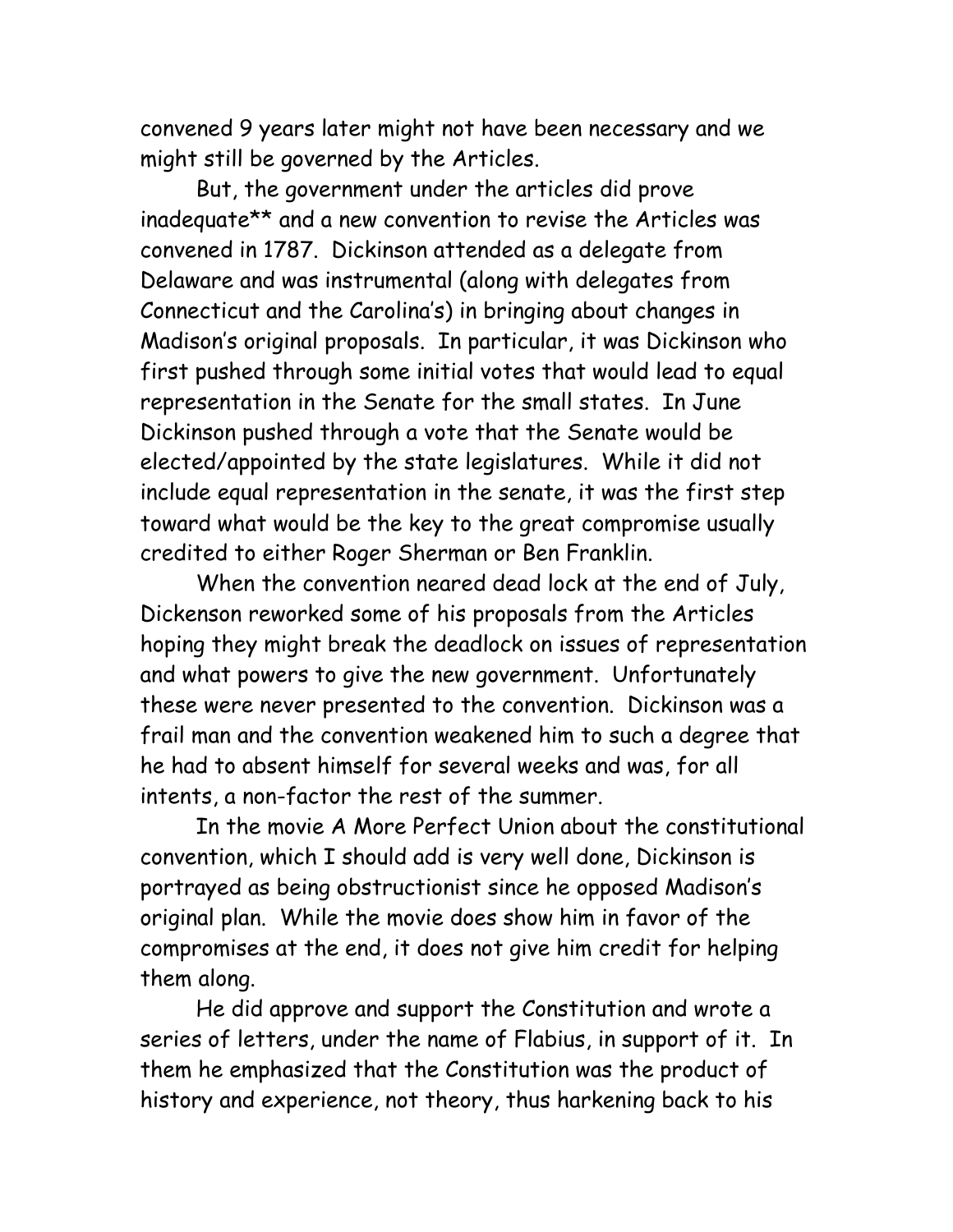objections to Jefferson's formulation of the Declaration being based on theory, not history and experience.

Dickinson's view of the Constitution can best be summed up in his own words, which still (should) resonate to this day:

"While the people of these states have sense, they will understand (the Constitution) and while they have spirit, they will make (it) to be observed."

John Dickinson deserves better than history and Hollywood have given him.

*\*I have never been able to find a good version of the debates on the articles and thus cannot detail which of Dickinson's proposals were thrown out that might have been useful.*

*\*\*One's view of the Articles and the subterfuge used to convene the Philadelphia convention may make this statement debatable.* 

### **October Meeting**

Our October meeting was our annual Law Enforcement Recognition luncheon. We recognized and presented the SAR Law Enforcement Commendation Medal and Certificate to Hillsborough County Sheriff's Deputy Timothy Wren and Florida Highway Patrol Troop C Special Operations District Trooper Alain Hernandez.

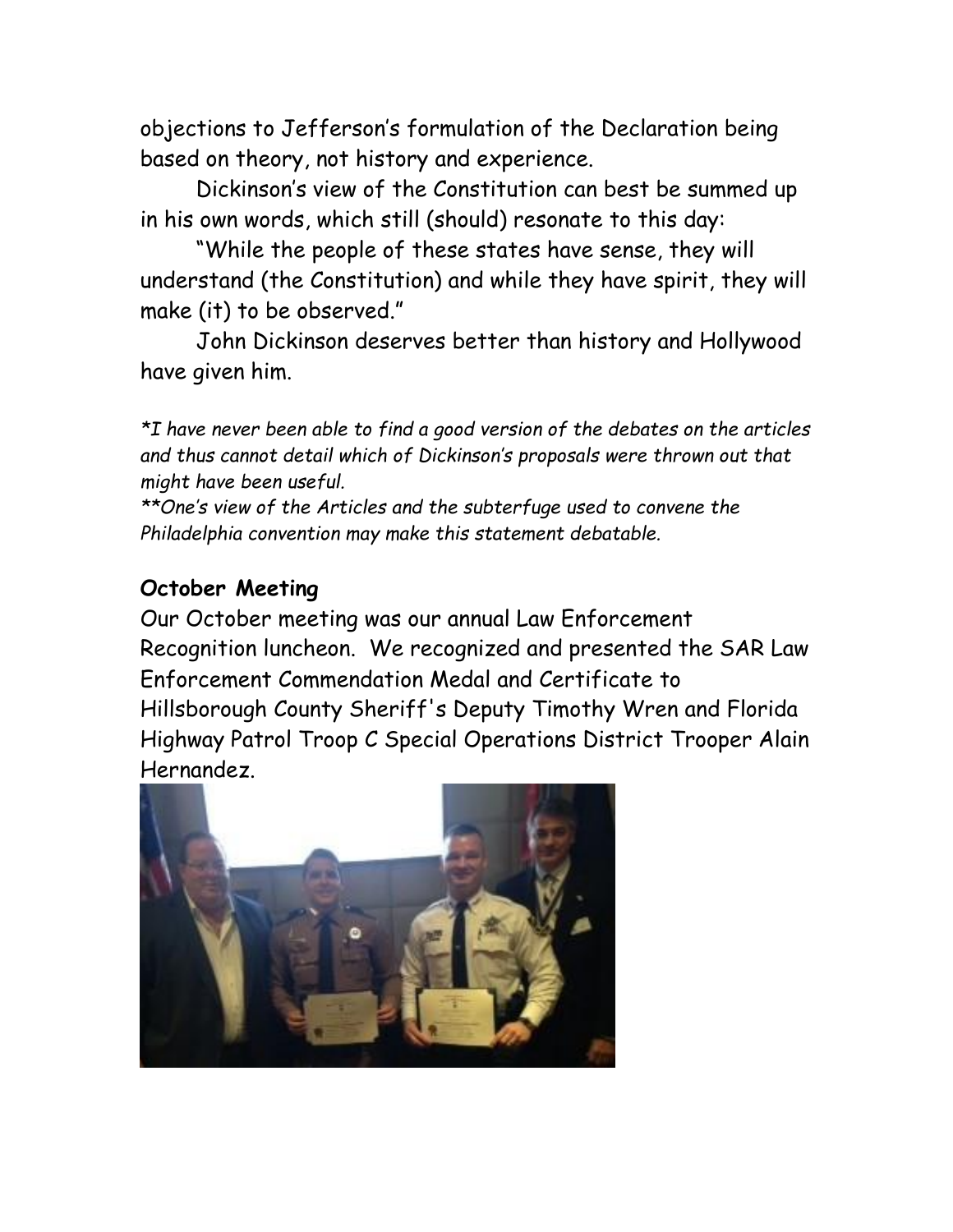Deputy Wren was recognized for his many years of service and specifically three different situations in 2016 where he searched for and arrested a domestic abuse suspect and a burglary suspect and talked down a potential suicide subject. Trooper Hernandez was recognized for his four years of service and specifically for more than 117 DUI arrests taking impaired drivers off the roads the Troop C service area.

## **Bronze Citizenship Medal Awarded**

On October 29, Compatriot Terry Doan, with the approval of the Tampa Chapter Executive Board, presented the SAR Bronze Citizenship Medal and Certificate to Wesley Chapel Civil Air Patrol Cadet Chief Master Sergeant Francisco Pulgarin. This presentation was made at the Civil Air Patrol Group 3 Banquet held at MacDill Air Force Base. Cadet Pulgarin was cited for significant contributions in promoting patriotism to the Tampa Bay area while serving as the Cadet Commander of the Wesley Chapel Honor Guard. As Guard Commandant, he oversees both the Honor Guard Team and Color Guard Competition Team. He has contributed to the overall success of the most active year in this Guard's history.

We hope Cadet Pulgarin is able to join us at our November meeting.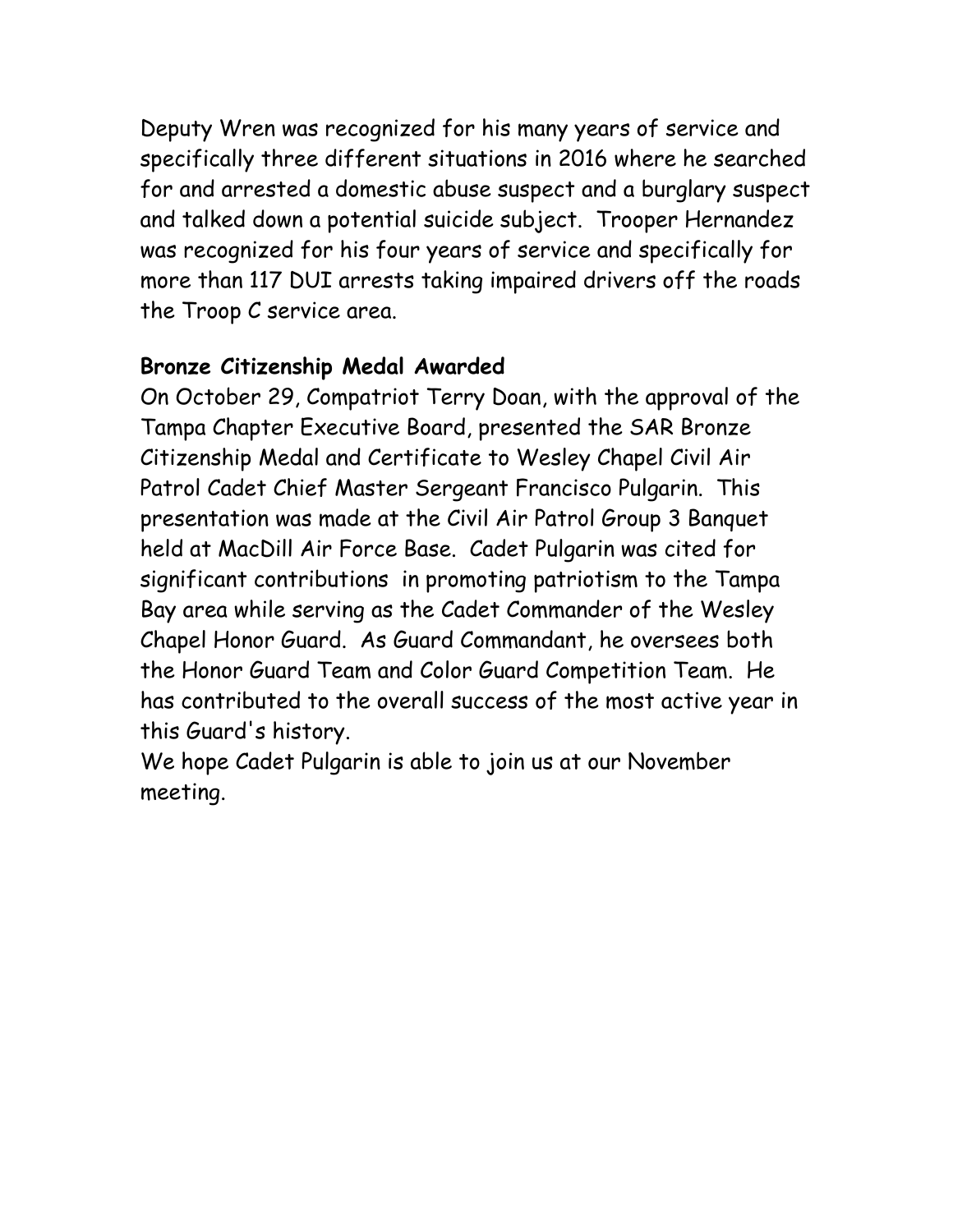

# **PROGRAM SCHEDULE**

Below is the tentative program schedule for the remainder of 2016.

Nov. 19— First Thanksgiving controversy revisited—Compatriot Bob Yarnell

Dec 17 - Meeting will be held in conjunction with Wreaths Across America at the American Legion Hall on Kennedy Blvd in Tampa (time TBD)

Jan 21 - Officer Installation (time and place TBD)

## **Wreaths Across America**

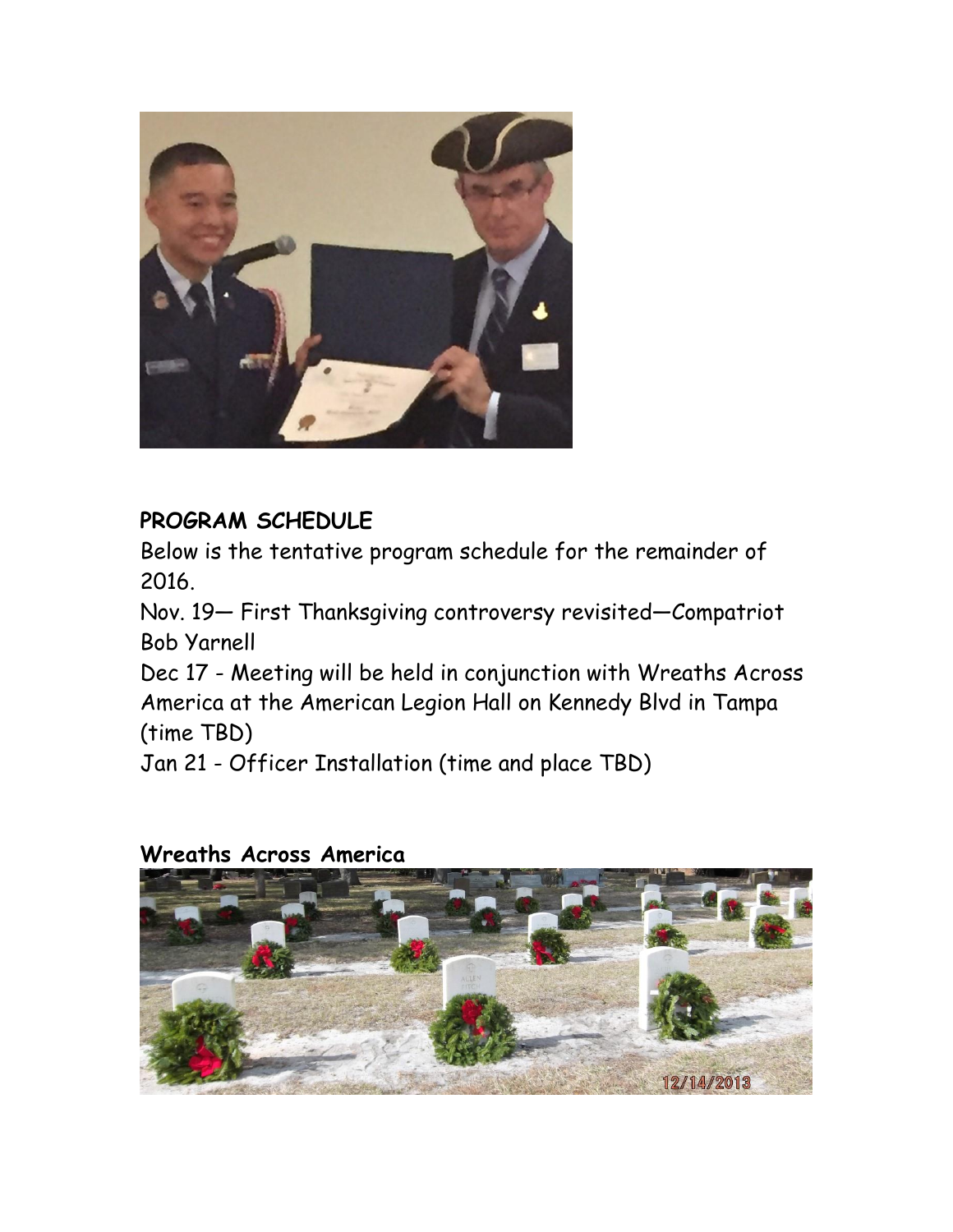The Tampa Chapter is once again a sponsor of Wreaths Across America and again supporting the American Legion Post #5 (Tampa) Veterans Cemetery on Kennedy Blvd. The ceremony and wreath laying is on Saturday December 17. The ceremony usually starts at Noon. That will be confirmed before December 17. For \$15 you can sponsor a wreath to be placed on a headstone at this or any other Veterans Cemetery. The Tampa Chapter sponsorship form will be attached to the email that sent this Newsletter. You can mail the form or give your check to Dick Young. To learn more about Wreaths Across America or to make a credit card sponsorship, you can visit their website at www.wreathsacrossamerica.org. The 2016 deadline for submitting wreath sponsorships is November 28.

### **Commemoration of the 50th Anniversary of the Vietnam War**



The Winding Waters Chapter of DAR has asked to recognize Vietnam Era veterans at our November meeting, in conjunction with Veteran's Day. They will recognize all Vietnam Era Veterans present whether a member or not. We have the name of all known Tampa Chapter members that served during that time. If you are a prospective member or even a guest, we want to recognize you too, regardless of where you served, as long as you were on active duty during the Vietnam War Era, which is defined as November 1, 1955 to May 15, 1975. Please send your full name and branch of service at that time to Dick Young at dyoung22@aol.com. It is not necessary to provide proof of service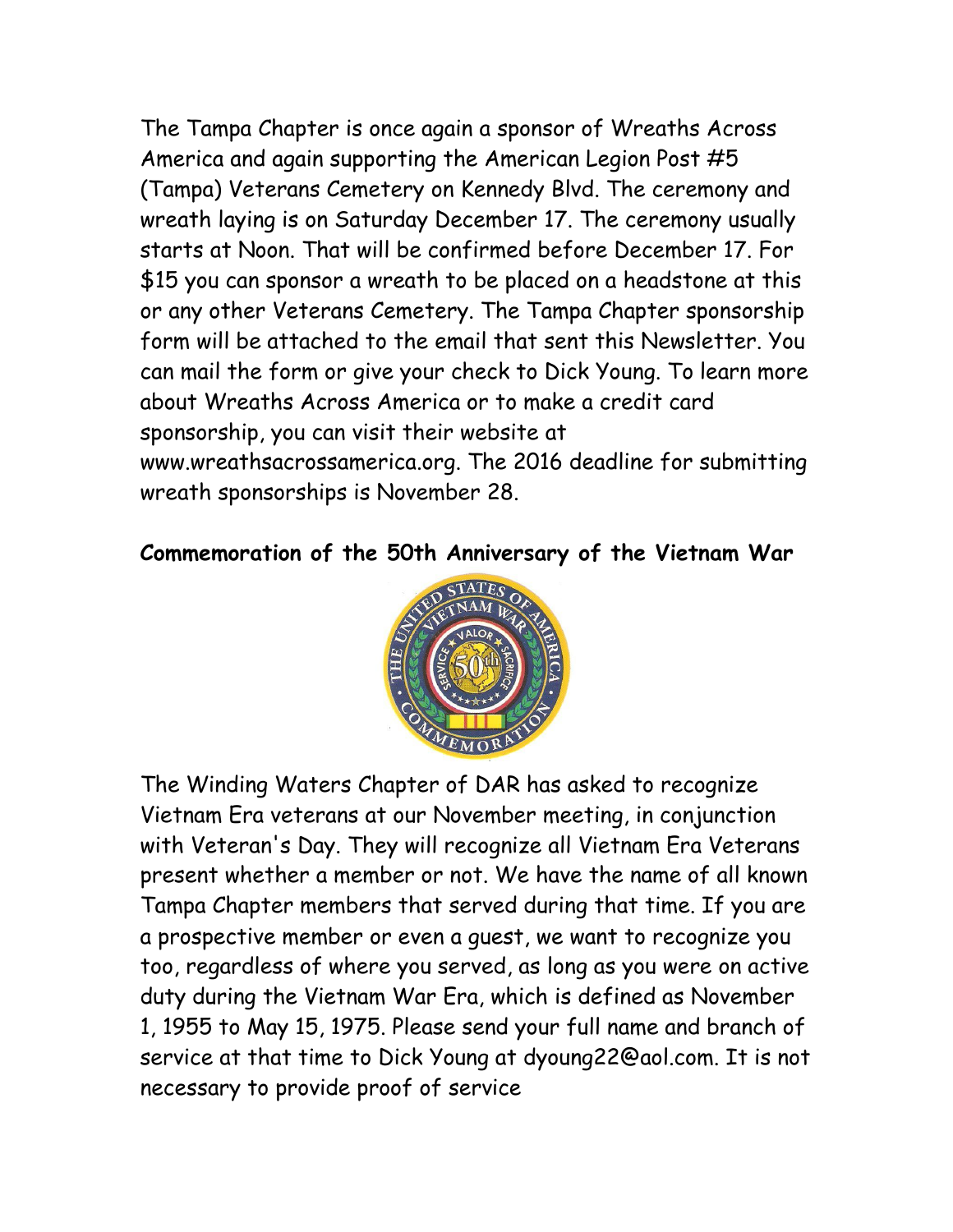### **SAR President General Tomme's Veterans Day Proclamation**

Veterans Day is a time to reflect, remember and thank those men and women who served in the United States Armed Forces.

World War I was known at the time as "The Great War" officially ended when the Treaty of Versailles was signed on June 28, 1919, just outside the town of Versailles, France. However fighting had ceased seven months earlier when an armistice, between the Allied nations and Germany went into effect on the eleventh hour of the eleventh day of the eleventh month. For that reason, November 11, 1918, is generally regarded as the end of "the war to end all wars."

In November 1919, President Wilson proclaimed November 11th as the first commemoration of Armistice Day. The original concept for the celebration was for a day observed with parades and public meetings and a brief suspension of business beginning at 11 am. It was a day to be commemorated with thanksgiving and prayer and exercises designed to perpetuate peace through good will and mutual understanding between nations.

On May 13, 1938, November 11th was made a legal holiday each year-a day dedicated to the cause of world peace and to be therefore celebrated and known as Armistice Day--a day set aside to honor World War I veterans. In 1954 the 83rd Congress, at the urging of the veterans service organizations, amended the Act of 1938 by striking the word "Armistice" and inserting the word "Veterans." On June 1, 1954, with the approval of this legislation, November 11th became a day to honor American military veterans of all wars.

This is a day, which is driven by historical significance of the date and focuses attention on the important purpose of Veterans Day: A celebration to honor American's military veterans for their patriotism, love of country, and willingness to serve and sacrifice for the common good. A wonderful day to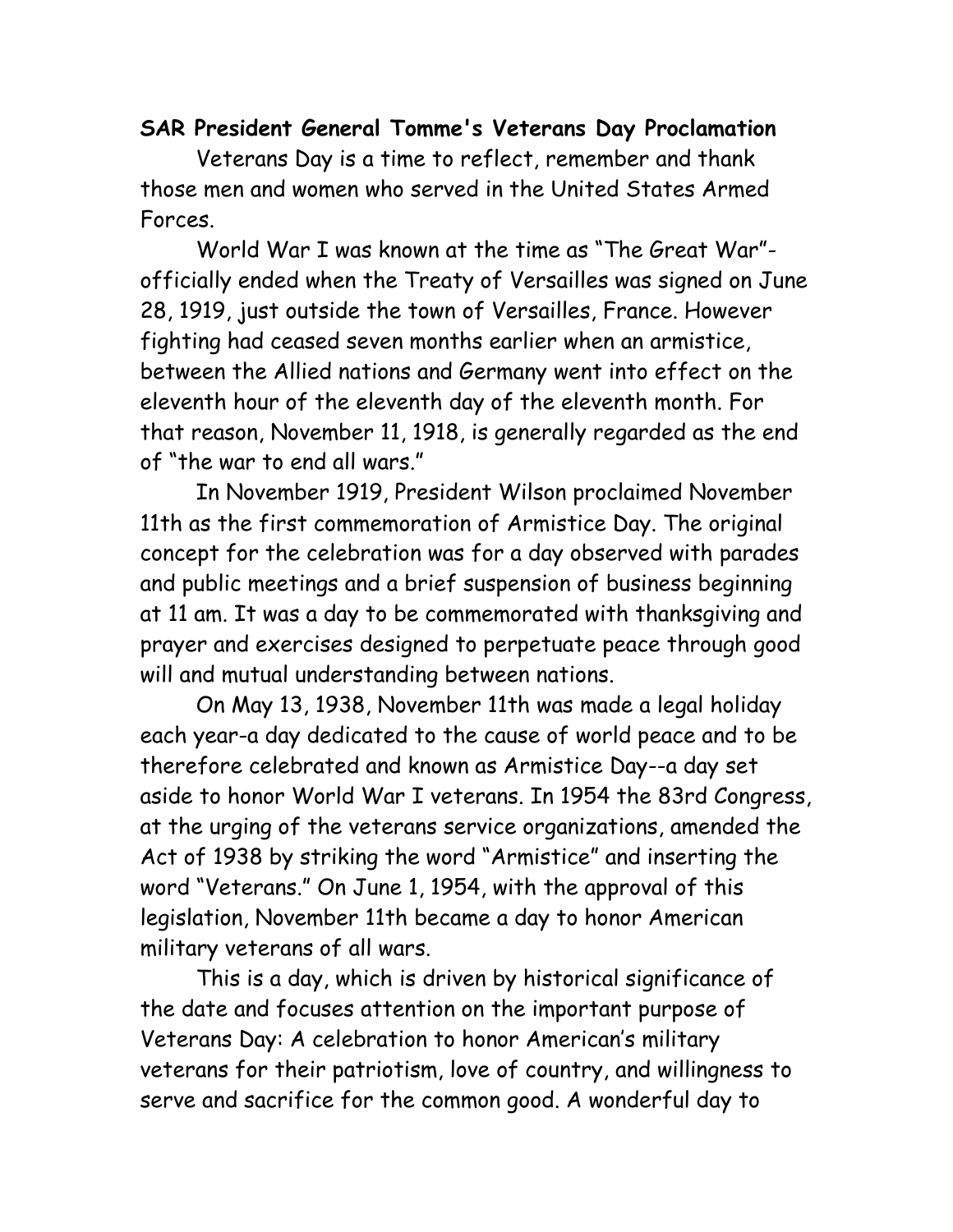thank a veteran for their service, regardless of how long ago it might have been. To all veterans, thank you for your service to our country.

I want to personally thank all of the Veterans who have served this great nation.

Yours in Patriotism,

*J. Michael Tomme, Sr.* 

J. Michael Tomme, Sr. President General National Society Sons of the American Revolution

Misc. Reminders and notes:

**Dues are Due** - Unless you are a Junior Member (18 or less on Jan 1, 2017) a Life Member, a dual member or active military, your dues are \$80 for 2017. This includes Chapter, State and National Dues. There are no Dues for Junior Members of the Tampa Chapter.

**Chapter Website**— Remember you can find information about the chapter and programs on the chapter website. [www.tampasar.org](http://www.tampasar.org/)

**Chapter Chaplain** - One of the duties of the Chapter Chaplain is to send cards to our members that are sick and sympathy notes to the family of a member who has passed away. If you know of anyone for whom a card should be sent, please mention it to Chaplain Sessums or President Klug at our next meeting.

Chapter officers and committee chairman are encouraged to send to the editor any pertinent information they wish included in the newsletter.